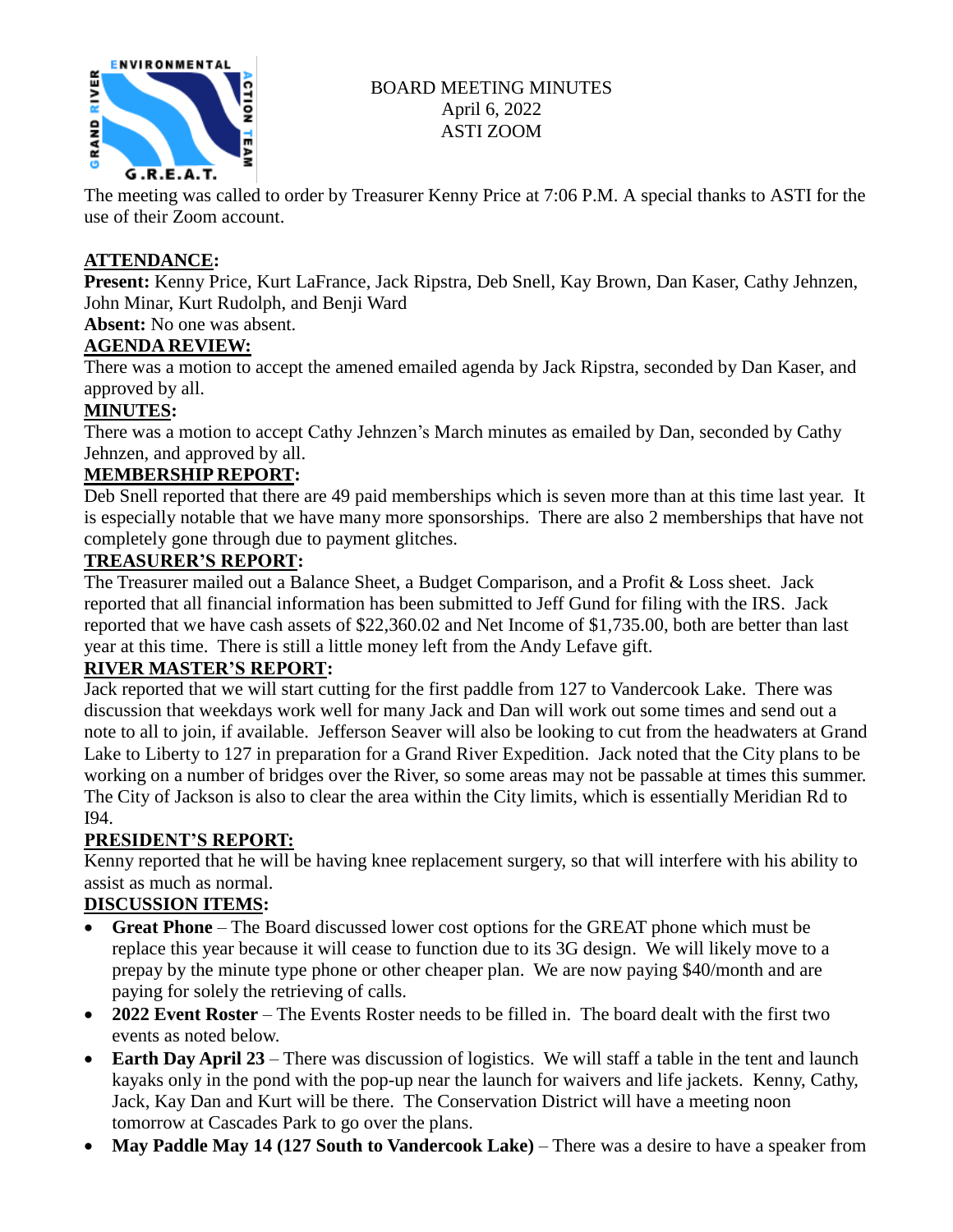Liberty Landfill to discuss their environmental stewardship. Jack will be Trip Leader. Dan Assistant, Cathy will be in the middle boat, John will be sweep boat, Kenny and Deb will shuttle. Kurt R will write up shuttle protocol.

- **Monthly Meetings** The monthly meeting will return to in person and the normal location rotation.
- **JTV Request** JTV has requested an appearance by GREAT. Kurt R and Dan will work to see when they can appear.
- **Annual Meeting–** The Annual Meeting will be held at Vandercook Lake Park on June 15 in the Big Pavilion. The board decided on the menu for the annual meeting. Kenny will contact Kyle Lewis, Jackson County Parks to speak. Kurt R will provide a Covid Protocol write-up.

## **Standing Committees:**

**Communication:** City of Jackson Active Aging Group (Julie Weisbrod) is looking to arrange another date. Jackson Pride (Rebecca Caukins) is looking for equipment (canoes) to help clean the River. They have been referred to the Annual Clean-up and other paddles.

**Newsletter:** Deb reported the newsletter is done in a format similar to the Jackson County Conservation District with links. She reviewed the contents Some adjustments were made and she will send to the board prior to distribution.

**Finances:** No report.

**Activities & Calendar:** No report.

**Education & Advocacy:** No report.

**Annual Cleanup:** Need to see where City is with the bridge work.

**Nominations:** Kenny Price did not get with Brandon Goyings. Kurt R. will contact Brandon.

**GREAT Equipment:** No report.

**River Debris Removal:** No report.

**GREAT land and building:** No report.

### **AD HOC COMMITTEES:**

**Grand River Trail Map and Booklet:** Kurt would like to join Jefferson Seaver on his paddle from the headwaters in order to map that portion of the river.

**Water Trail:** No report.

## **RELATED GROUPS:**

**Watershed Council**: No report.

**Earth Day:** see above.

**JCCD:**. No report.

### **UNFINISHED BUSINESS:**

There was no unfinished business.

### **NEW BUSINESS:**

There was discussion of topics for the next meeting:

- Restoration after invasive species removal,
- Scavenger type activity during paddles (fairy doors, wildlife cutouts, etc.)
- Meet-up discussion with Loretta Crum, LOAP via Zoom.

The next monthly meeting will be on be May 2 at 7:PM at Blackman Township Hall.

### **ADJOURNMENT:**

The meeting was adjourned at 9:10.

Kurt Rudolph, Recorder of Minutes

### *The mission of GREAT is to promote the protection and preservation of the Grand River Watershed through activities and educational programs.*